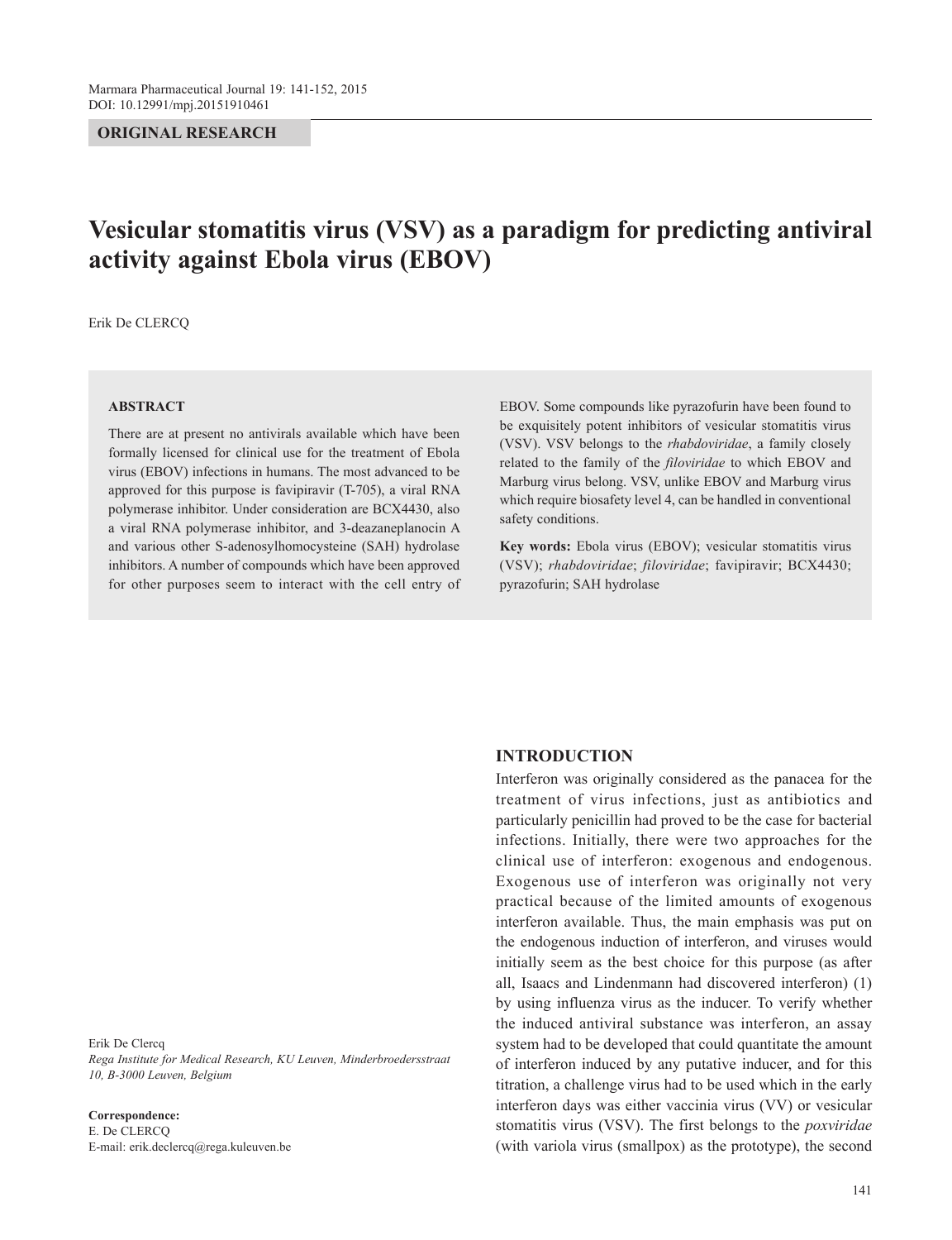

Dextran sulfate



Polyacrylic acid-vinylalcohol sulfate (PAVAS) copolymer

to the *rhabdoviridae* (with rabies virus as the prototype). In the 1960s, when I started my career with Prof. Piet De Somer as my mentor, Ebola and Marburg had not yet been discovered: Ebola virus (EBOV) was first isolated by Pattyn et al. in 1976 (2), that is 5 years before AIDS would be identified as a well-defined disease (the viral origin of this disease would be identified two years later, in 1983). In the late 1960's, Maurice Hilleman's group at Merck found that interferon could be induced by double-stranded RNAs  $[i.e. poly(I).poly(C)]$ ; Tom Merigan at Stanford found that interferon could be induced by a synthetic polyanion (pyran copolymer) and, in De Somer's Laboratory I found another synthetic polyanion (polyacrylic acid) as inducer of interferon. In 1968, I published, with my mentor as co-author, that both interferon and polyacrylic acid could protect newborn mice against a lethal VSV infection (3). Little I knew that almost 50 years later this observation could serve as a paradigm for an epidemic, Ebola, that would lead to a death toll of more than 10,000 victims in West Africa, and spread fear and concern over the whole world.

## **INTERFERON**

Whenever a new virus infection emerges, or re-emerges, so does the interest in using interferon to combat this infection. This was the case in 2003 when SARS (severe acute respiratory syndrome) emerged (4), and it happened again with the current EBOV outbreak (5). In fact, interferon-β





 $\mathbf{n}$ 

therapy was shown to prolong the survival of rhesus macaques infected with either EBOV or Marburg virus (5). The use of interferon, and, in particular, pegylated interferon, to curtail the current EBOV epidemic should be facilitated by its increased availability now that its usefulness in the treatment of hepatitis C virus infections is dwindling down because of the growing impact of directacting antivirals (DAAs) to treat HCV infections. That interferon may be effective in the treatment of EBOV infections could somehow be presaged by the protective effects noted, now almost 50 years ago, by interferon and its inducers (i.e. polyacrylic acid) against VSV infection in newborn mice (3).

#### **SULFATED POLYSACCHARIDES (Fig. 1)**

Sulfated polysaccharides have been identified as potent and selective inhibitors of various enveloped viruses, in particular HIV, but also VSV (6). The prototype of this family is dextran sulfate, but mannan sulfate has proven almost 10-fold more potent against VSV in this respect (7). Pentosan polysulfate was described by Baba et al. (8) as a potent and selective HIV inhibitor. Dextran sulfate was first shown to be inhibitory to the replication of HIV in 1987 by Ueno and Kuno (9) and Ito et al. (10). Still in 1988, Baba and his coworkers (6) confirmed that the antiviral activity of sulfated polysaccharides included VSV, and that, as specifically shown for dextran sulfate, its inhibitory effect on HIV was due to the inhibition of virus binding (adsorption) to the cells (11), an observation that had been independently made by Mitsuya et al. (12) as well. Schols et al. (13) further described sulfated polymers such as PVAS (polyvinylalcohol sulfate) and its copolymer with polyacrylic acid (PAVAS) as potent and selective inhibitors of various enveloped viruses such as HSV, CMV, VSV, RSV, and toga-, arena- and retroviruses (including HIV). For dextran sulfate, inhibition of VSV replication was shown within a molecular weight range of 5,000 to 500,000

**Fig. 1.** Sulfated polysaccharides.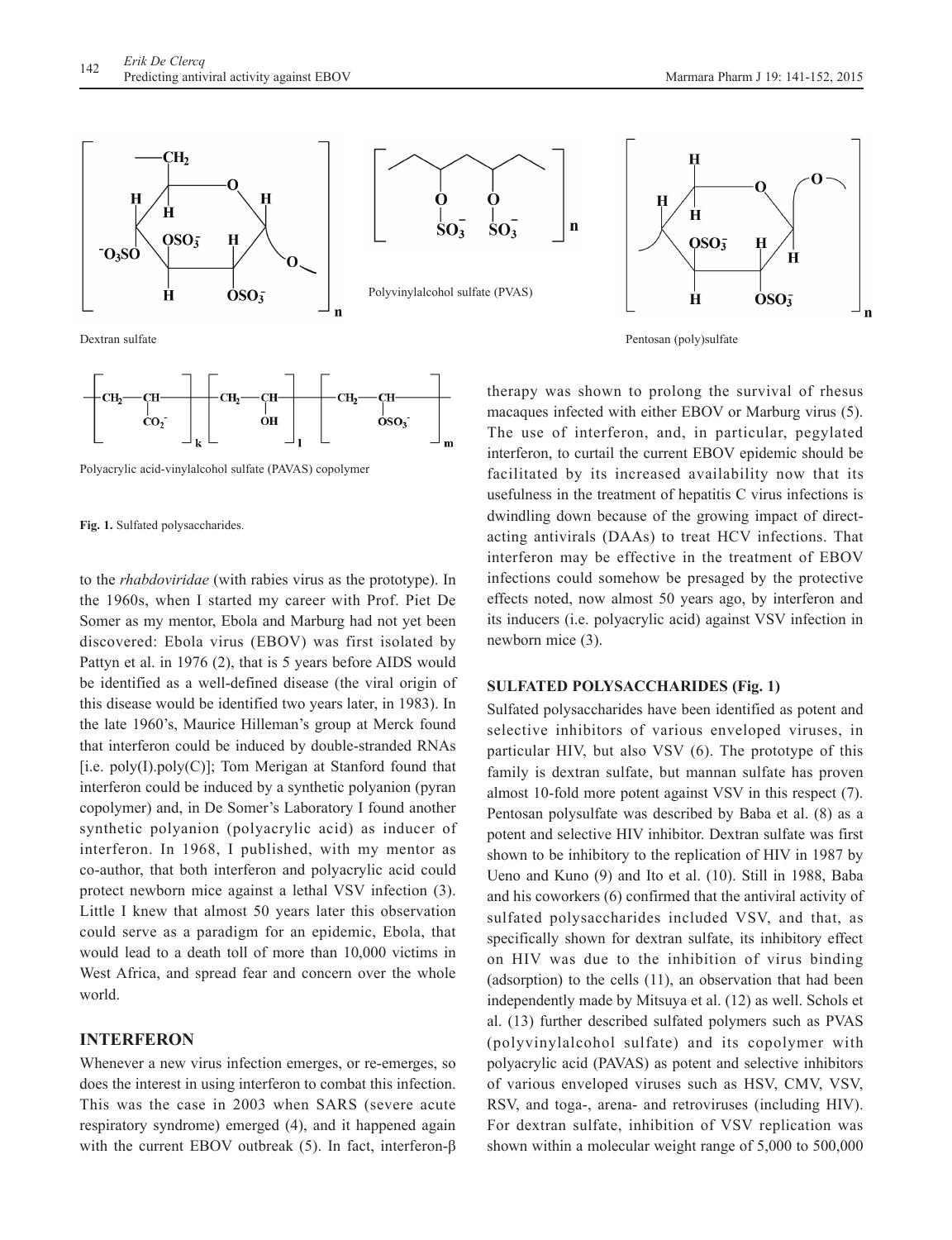



(14); curiously, heparin, while active against HIV, did not prove inhibitory to VSV (14). Antiviral activity against HIV and other enveloped viruses, including VSV, was later shown with a variety of sulfated polysaccharides extracted from seaweeds (15,16). It is obvious that all sulfated polymers, irrespective of their origin (synthetic or biologic), because of their activity against VSV, would deserve to be further evaluated for their activity against filoviruses such as EBOV. This advice may also be extended to the polyanionic (i.e. polysulfonate) dendrimers, which were found inhibitory to HIV but not evaluated against VSV (17).

## **IMP DEHYDROGENASE INHIBITORS (Fig. 2)**

It is not evident that the IMP dehydrogenase (which converts IMP to XMP, that is then converted to GMP and thus replenishes the intracellular GTP pools) is an appropriate target for potential anti-VZV and/or –EBOV agents. Ribavirin [which has been identified in 1972 as a broad-spectrum antiviral agent (18,19)] is targeted at the IMP dehydrogenase (20), but it has only modest activity against VSV (21) and little or no activity against EBOV (22). Introduction of a fluorine in the imidazole moiety of the heterocyclic ring, thus resulting in the formation of FICAR (5-fluoro-1-β-D-ribofuranosylimidazole-4 carboxamide) decreases the anti-VSV potency of ribavirin (1-β-D-ribofuranosyl-1,2,4-triazole-4-carboxamide) (21), but introduction of a 5-ethynyl function as in EICAR (5-ethynyl-1-β-D-ribofuranosylimidazole-4-carboxamide) markedly increases the anti-VSV potency (curiously, EICAR was found to inhibit VSV replication in HeLa cells at 4 µg/ml, while it was inactive against VSV in primary rabbit kidney (PRK) cells (23). Being an IMP dehydrogenase inhibitor, EICAR, like ribavirin, may not be primarily

directed to the treatment of virus infections (HCV is an apparent exception, but here ribavirin is mainly acting as an immunosuppressive rather than antiviral agent). EICAR was originally envisaged as an anti-leukemic agent (24). Its potent inhibitory effect on IMP dehydrogenase (25) may point to its role as an immunosuppressive agent.

## **CYCLOPENTYL CYTOSINE (CARBODINE) AND CYCLOPENTENYL CYTOSINE (Fig. 3)**

At a certain time, about 25 years ago, carbodine (carbocyclic cytidine, C-Cyd) (26) and cyclopentenyl cytosine, Ce-Cyd (27) generated much interest as broad-spectrum antiviral agents. With an IC<sub>50</sub> of 0.7  $\mu$ g/ml (Ce-Cyd) and 4  $\mu$ g/ml (C-Cyd) against VSV (in PRK cells), this activity also extended to the family of the rhabdoviruses, which, again, could herald activity against the filovirus EBOV. Moreover,



**Fig. 3.** Cyclopentyl and cyclopentenyl cytosine.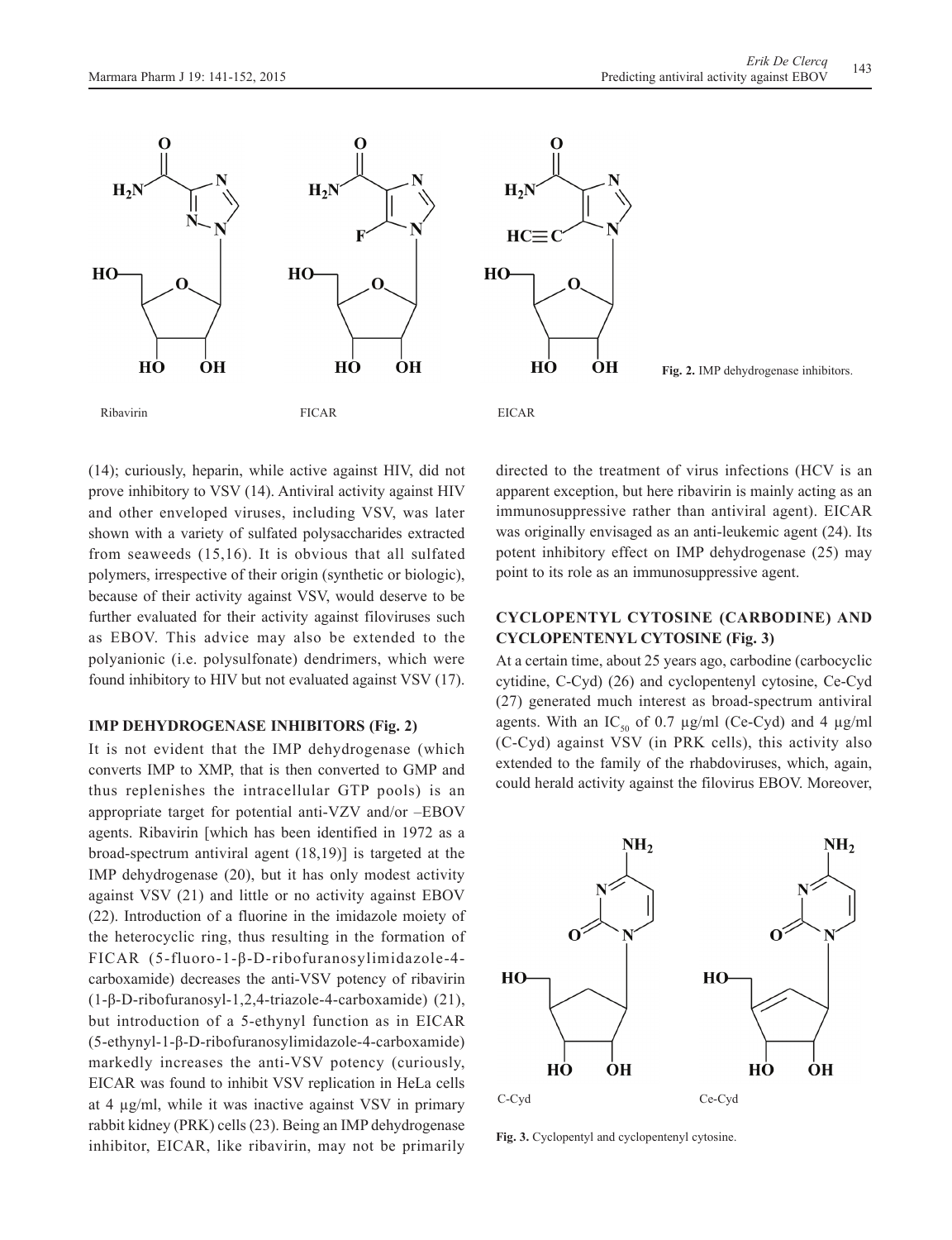

C-Cyd and Ce-Cyd are targeted at the CTP synthetase, which converts UTP to CTP, and thus plays an important role in *de novo* biosynthesis of pyrimidine mononucleotides. This role could be considered as additive to the antiviral or antimetabolic action of pyrazofurin which is targeted at OMP decarboxylase that converts OMP to UMP, and thus interferes with a step higher up in *de novo* biosynthesis of pyrimidine mononucleotides. Pyrazofurin has been found to be extremely potent in inhibiting VSV replication.

# **SAH HYDROLASE: ADENOSINE ANALOGUES (Fig. 4)**

Vidarabine (ara-A) has been known for half of a century as an antiviral agent specifically active against DNA viruses such as herpes simplex virus and vaccinia virus (28,29). The fact that it exhibited some activity against a (-)RNA virus, VSV (30) was therefore considered as a *curiosum*, and so was the anti-VSV activity of (*S*)-9-(2,3dihydroxypropyl)adenine [(*S*)-DHPA] (31). However, the discovery of 3-deazaadenosine  $(c^3Ado)$ , the carbocyclic analogue of adenosine (C-Ado) and 3-deazaadenosine  $(C-c<sup>3</sup>Ado)$ , which had all three been recognized as S-adenosylhomocysteine (SAH) hydrolase inhibitors, confirmed that all these compounds acted against VSV by inhibiting the SAH hydrolase (32), and, in fact, a close correlation was found between the anti-VSV activity and SAH hydrolase inhibition (33). Tubercidin (7-deazaadenosine,  $c^7$ Ado) was not included in this comparative study: it proved extremely potent (minimal inhibitory concentration (MIC): 0.0007 µg/ml) in its anti-VSV activity, but also quite cytotoxic (0.4 µg/ml) (34,35). Tubercidin and its related analogues toyocamycin and sangivamycin must have various effects other than SAH hydrolase inhibition pertaining to their cytotoxicity. In addition to tubercidin, toyocamycin and sangivamycin, C-nucleoside analogue, formycin, may seem too toxic to be further explored from an antiviral viewpoint (36,37).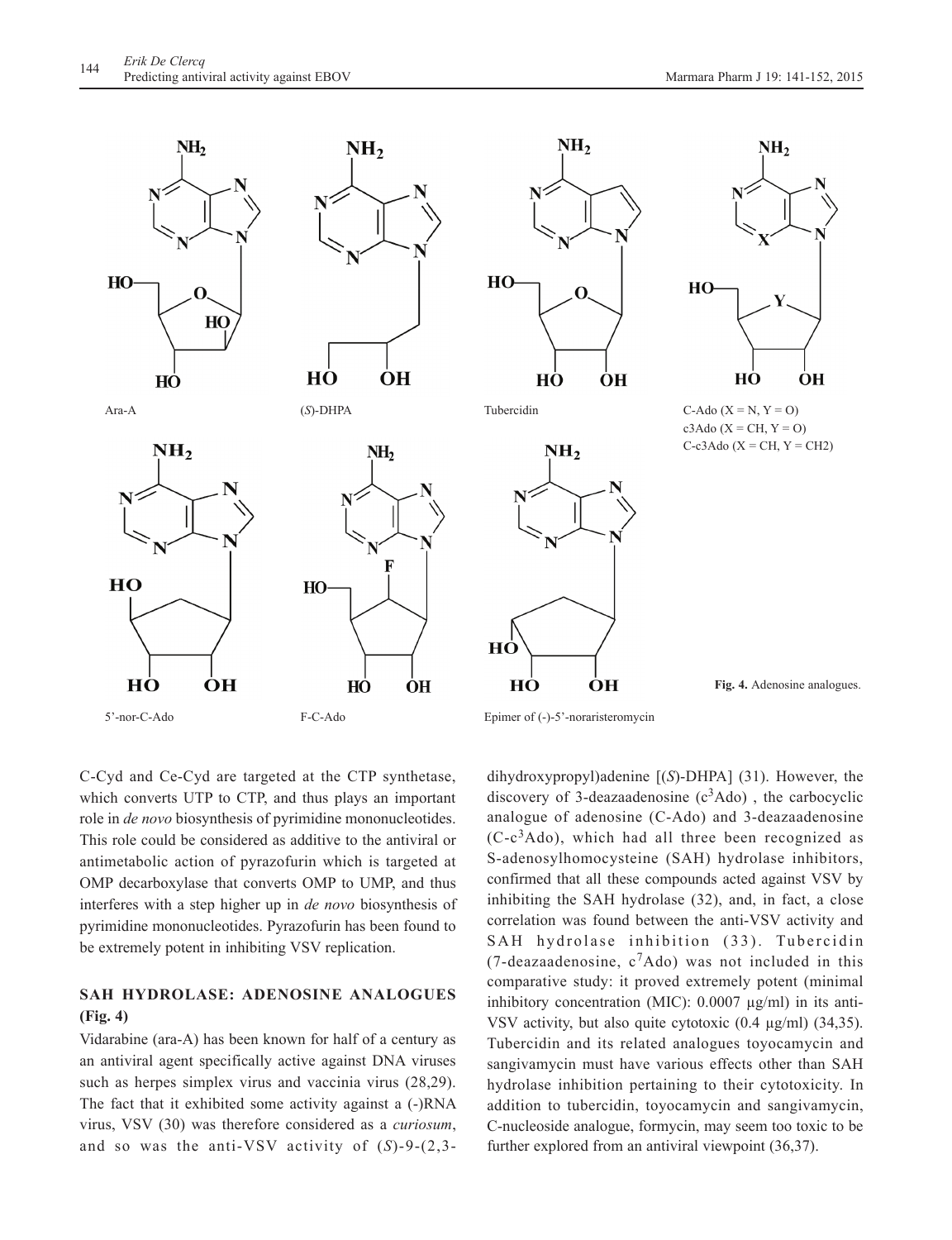NH<sub>2</sub>

# **SAH HYDROLASE: NEPLANOCIN ANALOGUES (Fig. 5)**

With the discovery of neplanocin A or (-)-9-[(*trans*-2,*trans*-3-dihydroxy-4-(hydroxymethyl)cyclopent-4-enyl]adenine, 3-deazaneplanocin A and their 5'-nor derivatives, 9-(*trans*-2',*trans*-3'-dihydroxycyclopent-4'-enyl)adenine (DHCeA) and 9-(*trans*-2',*trans*-3'-dihydroxycyclopent-4'-enyl)-3 deazadenine  $(c^3DHCeA)$  (38,39), the link between SAH hydrolase inhibition and antiviral activity, especially against VSV, was clearly corroborated, and again, a close correlation was found between inhibition of SAH hydrolase and anti-VSV activity (40,41). In the latter article, I postulated that the viruses proven particularly sensitive to inhibition by SAH hydrolase inhibitors were the poxviridae, paramyxoviridae, rhabdoviridae (including rabies, infectious hematopoietic necrosis virus, and VSV) and reoviridae. Ten years later, Bray would demonstrate that

NH<sub>2</sub>

**OH** 

 $NH<sub>2</sub>$ 

3-deazaneplanocin A was exquisitely active, *in vivo*, against EBOV (42,43). In addition to neplanocin A and 3-deazaneplanocin A (MIC<sub>50</sub>: 0.07 µg/ml for VSV), various other aristeromycin and neplanocin A analogues are active against VSV at an MIC of *circa* 0.1 µg/ml:  $(\pm)$ 5'-noraristeromycin (44), (-)5'-noraristeromycin (45,46), and 3-deaza-5'-noraristeromycin (46); (6'*R*)-6'-*C*methylneplanocin A (47), (6'*R*)-6'-*C*-ethenyl (or ethynyl) neplanocin A (48); (±)-6'β-D-fluoroaristeromycin (F-C-Ado) (49); and *epi*(-)-5'-noraristeromycin (50). All these compounds may be assumed to act as SAH hydrolase inhibitors (51) and should be further explored for their potential as anti-EBOV drug candidates.

## **FAVIPIRAVIR (T-705) (Fig. 6)**

Favipiravir is the only pyrazine compound shown to be antivirally active (52,53). It is active against both (-)RNA



![](_page_4_Figure_8.jpeg)

**Fig. 5.** Neplanocin analogues.

 $\angle A$  ( $\angle R$  = C=CH)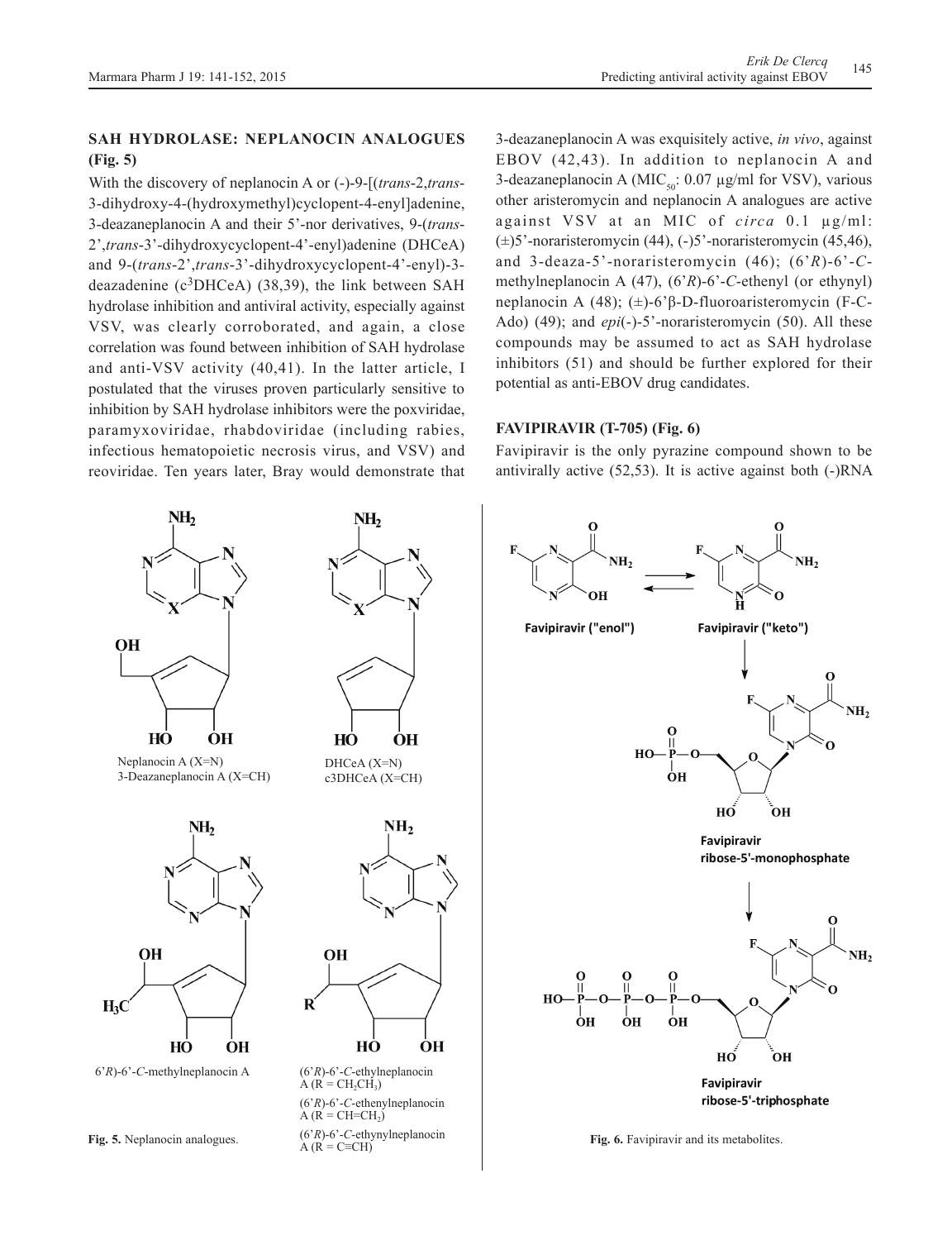![](_page_5_Figure_1.jpeg)

![](_page_5_Figure_2.jpeg)

viruses (i.e. orthomyxo-, paramyxo-, arena-, bunya-, hantaviruses) and  $(+)$ RNA viruses (flavi-, picorna- and noroviruses). Although its potential activity against rhabdoviridae (rabies, VSV) was not assessed, it was shown to be efficacious *in vivo*, in mice, against EBOV infection (54,55). The compound (trade name: Avigan®) has been approved in Japan for the treatment of influenza A virus infections, and be made available in (sufficiently ?) large quantities for the treatment of EBOV infection in West Africa. Favipiravir is assumed to be targeted at the viral RNA polymerase. To this end, the compound should be converted by a phosphoribosyl transferase (similar to orotinic acid, adenine and hypoxanthine-guanine) to its ribosylmonophosphate, and then converted to its triphosphate, before interacting at the viral RNA polymerase, presumably in direct competition with GTP.

## **BCX4430 (Fig. 7)**

As mentioned by Warren et al. (56), BCX4430, a C-nucleoside, was synthesized as part of a small-molecule library designed as inhibitors of viral RNA polymerase activity. BCX4430 would inhibit viral RNA polymerase through a non-obligate RNA chain termination, obviously after its (intracellular) phosphorylation to BCX4430 triphosphate. BCX4430 proved particularly active against picorna-, flavi-, orthomyxo-, paramyxo- and filoviruses (its activity against rhabdoviruses such as VSV was, unfortunately, not determined). *In vivo*, BCX4430 completely protected cynomolgus macaques against Marburg virus infection, and claimed to be the first compound shown to protect non-human primates from a filovirus infection (56). This may herald potential efficacy in the treatment of EBOV infection in humans. BCX4430 has also been shown to offer complete protection from mortality in hamsters infected with yellow fever virus (57).

## **Pyrazofurin (Fig. 8)**

Pyrazofurin, a C-nucleoside, was found to be extremely

potent against VSV, irrespective of the cell culture used: primary rabbit kidney (PRK) (MIC: 0.01 µg/ml), human skin fibroblast (HSF) (MIC: 0.04 µg/ml) and HeLa (MIC: 0.02 µg/ml) (58). Pyrazofurin was about 1,000-fold more potent against VSV than ribavirin. However, its efficacy against VSV *in vivo* could not be assessed as the compound proved too toxic to mice: its 50% lethal dose  $(LD_{50})$  was approximately 5 mg/kg per day. This *in vivo* toxicity also hampered the further evaluation of pyrazofurin against murine leukemia virus, which, like VSV, appeared exquisitely sensitive (MIC:  $0.01 \mu g/ml$ ) to inhibition by pyrazofurin (59). Pyrazofurin (originally named pyrazomycin) has since long been shown to inhibit *de novo* pyrimidine mononucleotide biosynthesis at the level of orotidylic acid (OMP) decarboxylase (which converts OMP to UMP) (60,61).

# **EBOV INHIBITORS INTERACTING WITH VIRAL ENTRY (Fig. 9)**

## Mannose-specific lectins

Griffithsin and similar lectins that bind to the terminal mannose residues of the glycoproteins may be potentially useful in the treatment of EBOV infections (62,63).

## Endoplasmic reticulum (ER) glucosidase inhibitors

The imino sugar 1-deoxynojirimycin is a glucose mimic, with a nitrogen atom replacing the oxygen, that inhibits the ER α-glucosidases I and II, which are essential in the maturation of viral envelope glycoproteins (64). Its derivatives IHVR11029, IHVR17028 and IHVR19029 were shown to protect mice against the mortality of Marburg and EBOV infections (65).

# Benzylpiperazine adamantane diamides

EBOV entry into the host cells requires the cholesterol transporter Niemann-Pick C1 (66), and this process can be blocked by benzylpiperazine adamantane diamides (67).

## Rhodamine derivatives

The rhodamine derivative LJ-001 inhibits the cell entry of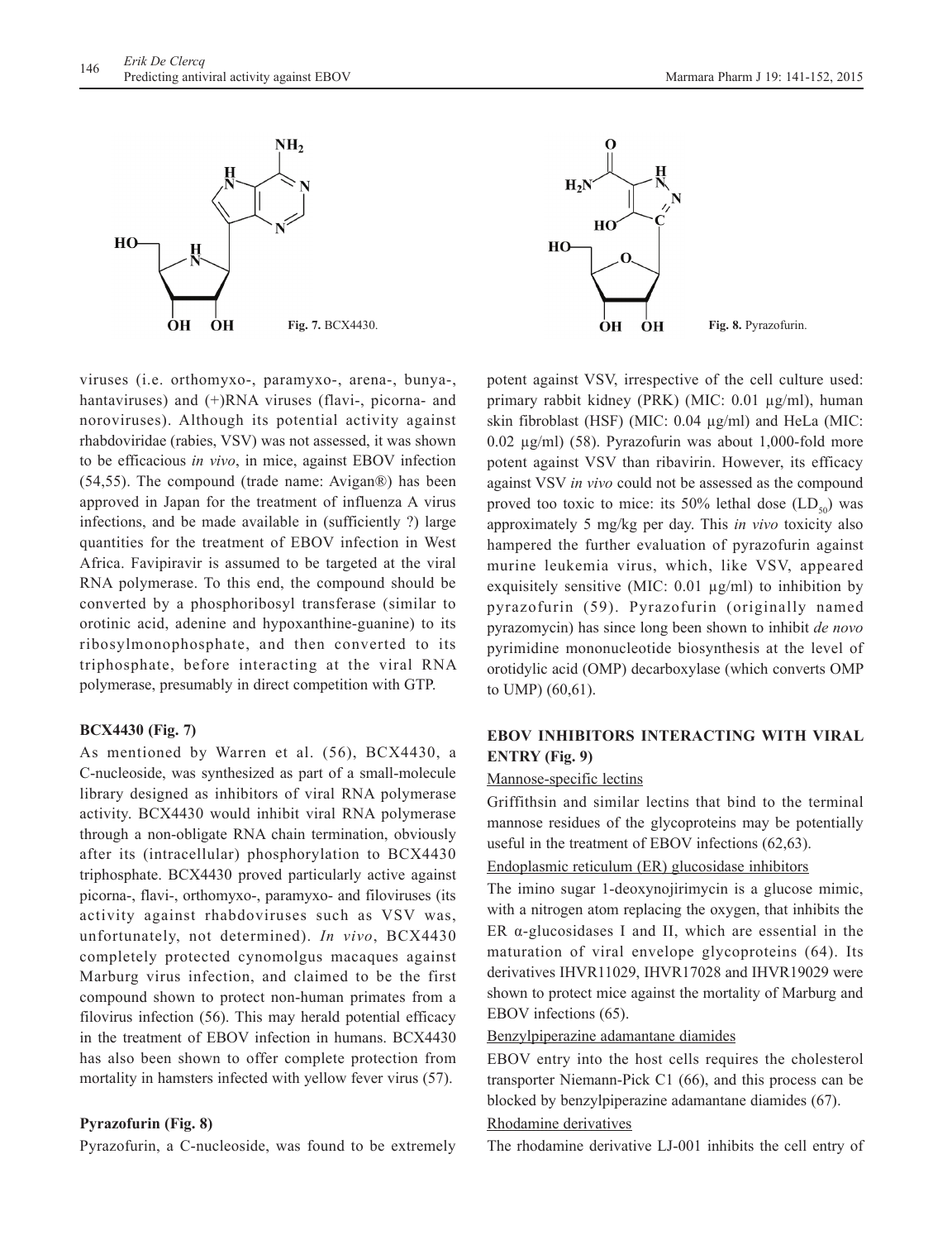![](_page_6_Figure_2.jpeg)

**Fig. 9.** Miscellaneous compounds inhibiting EBOV entry.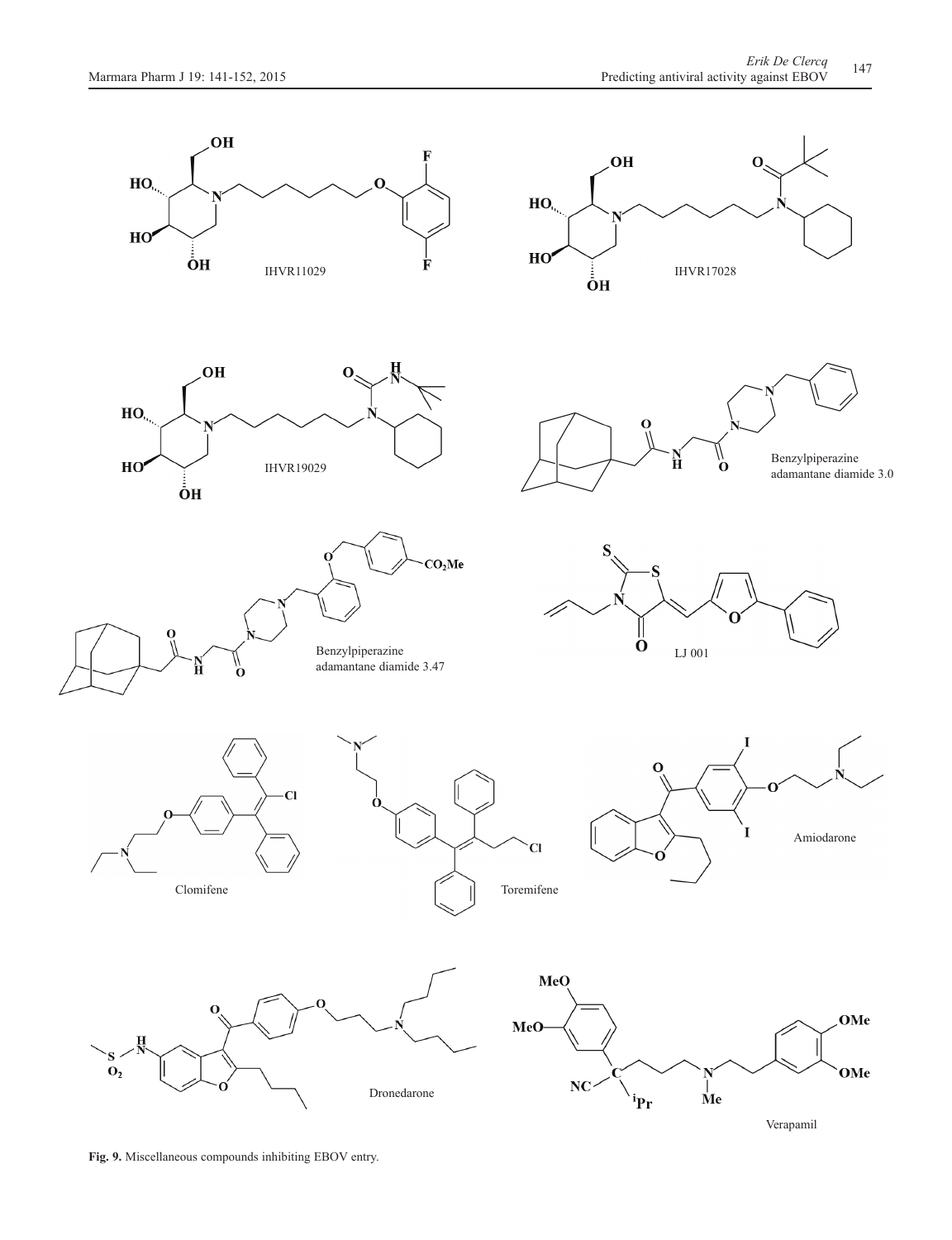various enveloped viruses such as influenza A, HIV, pox-, arena-, bunya-, paramyxo-, flavi- and filoviruses, including EBOV (68).

## Selective estrogen receptor modulators (SERMS)

SERMS (i.e. clomifene and toremifene), through an offtarget, interfere with a late step of EBOV entry, thereby preventing the fusion process (69).

# Ion channel blockers

The ion channel blockers amiodarone, dronedarome and verapamil were found to inhibit the cell entry of filoviruses (i.e. EBOV) (70) at the concentrations required for antiarrhythmic therapy in humans (i.e.  $1.5-2.5 \mu g/ml$ ).

## **CHLOROQUINE (Fig. 10)**

Chloroquine has been known since 1934 as an anti-malaria agent. Concomitantly with, and subsequently to, the emergence of HIV, SARS coronavirus and finally EBOV, chloroquine was shown to inhibit HIV (71), SARS coronavirus (72), and EBOV (73). It inhibits both the endocytosis and exocytosis of virus particles, and in addition, downregulates IFN- $\gamma$  and TNF- $\alpha$  production (74).

# **CONCLUSIONS**

Furtherst advanced in the treatment of EBOV infections is favipiravir (T-705), also because its human use has proved safe and efficacious in the treatment of influenza virus infections. It is targeted at the viral RNA polymerase; although effective against (+)RNA and (-)RNA viruses, its activity against the (-)RNA rhabdoviruses (i.e. VSV) has not been assessed. The latter is true for BCX4430 as well, which in addition is a C-nucleoside, for which the safety/ toxicity profile in humans remains to be ascertained. Plenty of S-adenosylhomocysteine hydrolase (SAH) inhibitors have been shown to be highly active against VSV, and one of them, 3-deazaneplanocin A, has also been shown to be effective against EBOV. Pyrazofurin is an highly potent

![](_page_7_Figure_10.jpeg)

Fig. 10. Chloroquine (Nivaquine).

inhibitor of VSV, but its activity against EBOV has not been evaluated. Like BCX4430, pyrazofurin is a C-nucleoside, which may be considered as a liability for its therapeutic (antiviral) usefulness. Ribavirin and other IMP dehydrogenase inhibitors may not seem particularly effective against VSV and EBOV. C-Cyd and Ce-Cyd are sufficiently active against VSV to be further evaluated for their potential activity against EBOV. This suggestion should also be extended to the sulfated polysaccharides which have proved quite effective *in vitro* against VSV, never evaluated against EBOV, but, once upon a time, considered for their potential in the treatment of HIV infections. Being a prodrug of cidofovir, there is no rationale whatsoever for the activity of brincidofovir (CMX001) against EBOV. Given its historically founded activity against VSV, interferon should be entertained for the treatment of EBOV infections. In the meantime, numerous compounds licensed for the most disparate clinical indications have been found to interfere with the cell entry of EBOV. And the list of antiviral drugs to be envisaged for their potential use against EBOV should be incomplete if it were not finalized by chloroquine.

## **ACKNOWLEDGMENTS**

I am most grateful to Mrs. Christiane Callebaut for her proficient editorial assistance.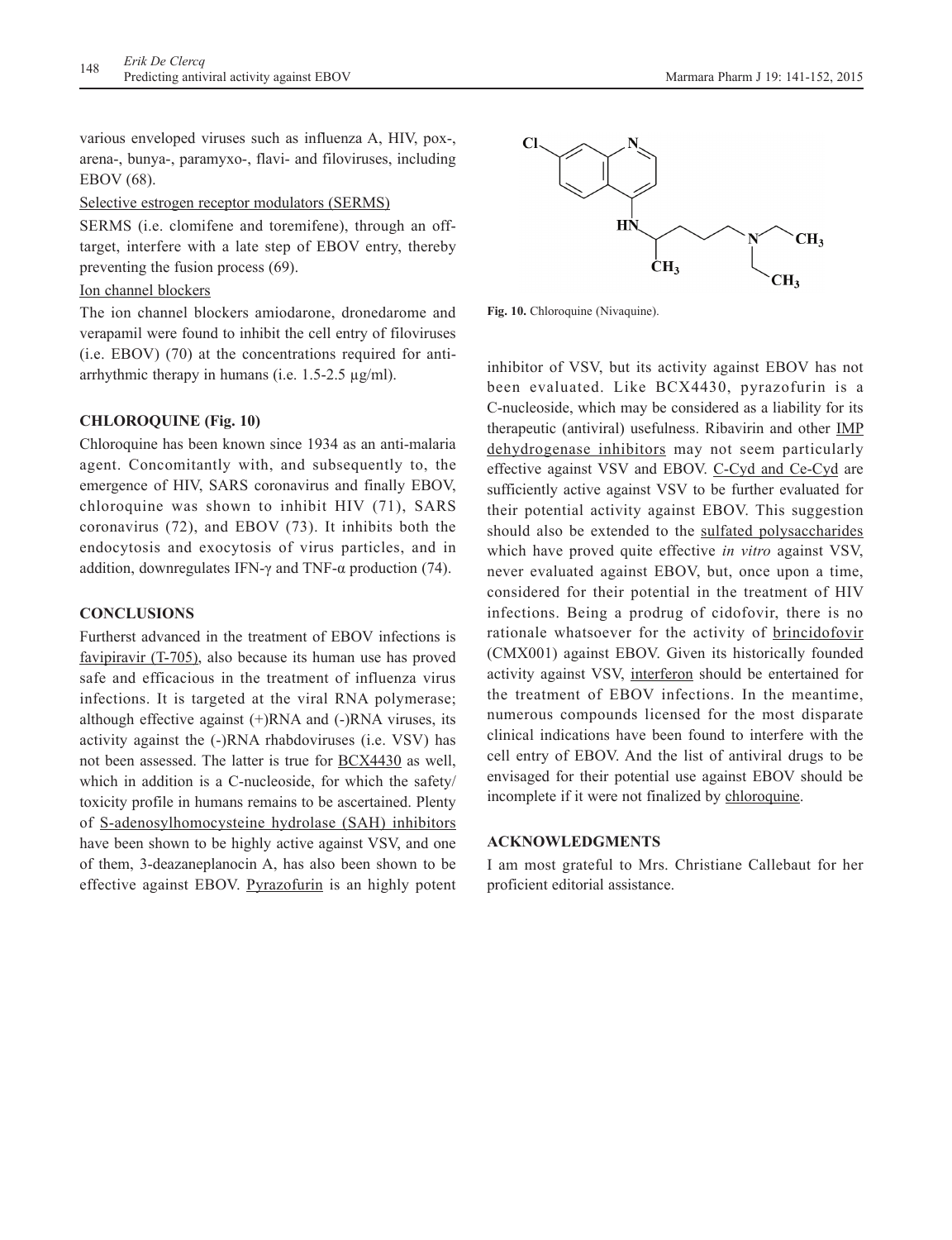# **EBOV enfeksiyonlarının tedavisi amacıyla ilaç geliştirme sürecinde VSV örneği**

# **ÖZET**

İnsanlarda görülen Ebola virüs (EBOV) enfeksiyonlarının tedavisinde kullanılmak üzere bir antiviral ilaç henüz sağlık otoritelerince onaylanmamıştır. Bu amaçla kullanılmak üzere onaylanmaya en yakın olan ilaç bir viral RNA polimeraz inhibitörü olan favipiravir (T-705)'tir. Üzerinde çalışılan diğer bileşikler ise bir viral RNA polimeraz inhibitörü olan BCX4430 ve S-adenosilhomosistein (SAH) hidrolaz inhibitörü olan 3-deazaneplanosin A'dır. Diğer endikasyonlar için onaylanan bileşiklerden Ebola virüs (EBOV) enfeksiyonlarının tedavisinde kullanılmak üzere denenenlerin ise Ebola virüs'ün hücre penetrasyon faktörleri ile etkileştiği gözlenmiştir. Pirazofurin gibi bazı bileşiklerin ise veziküler stomatitis virüs'ün (VSV) potansiyel inhibitörleri olduğu tespit edilmiştir. VSV, *rhabdoviridae* ailesine ait bir virüstür ve bu virüs ailesi EBOV ve Marburg virüs'ünün mensubu olduğu *filoviridae* virüs ailesi ile yüksek oranda benzerlik göstermektedir. EBOV ve Marburg virüs'ü biyogüvenlik derecesi 4 oranında çalışma güvenliği gerektirirken VSV ile mutat güvenlik koşullarında çalışılabilmektedir.

**Anahtar Kelimeler:** Ebola virüs (EBOV); veziküler stomatitis virüs (VSV); *rhabdoviridae*; *filoviridae*; favipiravir; BCX4430; pirazofurin; SAH hidrolaz

# **REFERENCES**

- 1. Isaacs A, Lindenmann J. Virus interference. I. Interferon. Proc Royal Soc London 1957;147: 258-67.
- 2. Pattyn S, Jacob W, van der Groen G, Piot P, Courteille G. Isolation of Marburg-like virus from a case of haemorrhagic fever in Zaire. Lancet 1977;309: 573-4.
- 3. De Clercq E, De Somer P. Protective effect of interferon and polyacrylic acid in newborn mice infected with a lethal dose of vesicular stomatitis virus. Life Sci 1968;7: 925-33.
- 4. Haagmans BL, Kuiken T, Martina BE, Fouchier RA, Rimmelzwaan GF, van Amerongen G, van Riel D, de Jong T, Itamura S, Chan KH, Tashiro M, Osterhaus AD. Pegylated interferon-alpha protects type 1 pneumocytes against SARS coronavirus infection in macaques. Nat Med 2004;10: 290-3.
- 5. Smith LM, Hensley LE, Geisbert TW, Johnson J, Stossel A, Honko A, Yen JY, Geisbert J, Paragas J, Fritz E, Olinger G, Young HA, Rubins KH, Karp CL. Interferon-β therapy prolongs survival in rhesus macaque models of Ebola and Marburg hemorrhagic fever. J Infect Dis 2013;208: 310-8.
- 6. Baba M, Snoeck R, Pauwels R, De Clercq E. Sulfated polysaccharides are potent and selective inhibitors of various enveloped viruses, including herpes simplex virus, cytomegalovirus, vesicular stomatitis virus, and human immunodeficiency virus. Antimicrob Agents Chemother 1988;32: 1742-5.
- 7. Ito M, Baba M, Hirabayashi K, Matsumoto T, Suzuki M, Suzuki S, Shigeta S, De Clercq E. In vitro activity of mannan sulfate, a novel sulfated polysaccharide, against human immunodeficiency virus type 1 and other enveloped viruses. Eur J Clin Microbiol 1989;8: 171-3.
- 8. Baba M, Nakajima M, Schols D, Pauwels R, Balzarini J, De Clercq E. Pentosan polysulfate, a sulfated oligosaccharide, is a potent and selective anti-HIV agent in vitro. Antiviral Res 1988;9: 335-43.
- 9. Ueno R, Kuno S. Dextran sulphate, a potent anti-HIV agent in vitro having synergism with zidovudine. Lancet 1987;i: 1379.
- 10. Ito M, Baba M, Sato A, Pauwels R, De Clercq E, Shigeta S. Inhibitory effect of dextran sulfate and heparin on the replication of human immunodeficiency virus (HIV) in vitro. Antiviral Res 1987;7: 361-7.
- 11. Baba M, Pauwels R, Balzarini J, Arnout J, Desmyter J, De Clercq E. Mechanism of inhibitory effect of dextran sulfate and heparin on replication of human immunodeficiency virus in vitro. Proc Natl Acad Sci USA 1988;85: 6132-6.
- 12. Mitsuya H, Looney DJ, Kuno S, Ueno R, Wong-Staal F, Broder S. Dextran sulfate suppression of viruses in the HIV family: inhibition of virion binding to CD4+ cells. Science 1988;240: 646-9.
- 13. Schols D, De Clercq E, Balzarini J, Baba M, Witvrouw M, Hosoya M, Andrei G, Snoeck R, Neyts J, Pauwels R, Nagy M, Györgyi-Edelényi J, Machovich R, Horváth I, Löw M, Görög S. Sulphated polymers are potent and selective inhibitors of various enveloped viruses, including herpes simplex virus, cytomegalovirus, vesicular stomatitis virus, respiratory syncytial virus, and toga-, arena- and retroviruses. Antivir Chem Chemother 1990;1: 233-40.
- 14. Witvrouw M, Desmyter J, De Clercq E. Antiviral portrait series: 4. Polysulfates as inhibitors of HIV and other enveloped viruses. Antivir Chem Chemother 1994;5: 345-59.
- 15. Witvrouw M, Este JA, Mateu MQ, Reymen D, Andrei G, Snoeck R, Ikeda S, Pauwels R, Bianchini NV, Desmyter J, De Clercq E. Activity of a sulfated polysaccharide extracted from the red seaweed Aghardhiella tenera against human immunodeficiency virus and other enveloped viruses. Antivir Chem Chemother 1994;5: 297-303.
- 16. Witvrouw M, De Clercq E. Sulfated polysaccharides extracted from sea algae as potential antiviral drugs. Gen Pharmacol 1997;29: 497-511.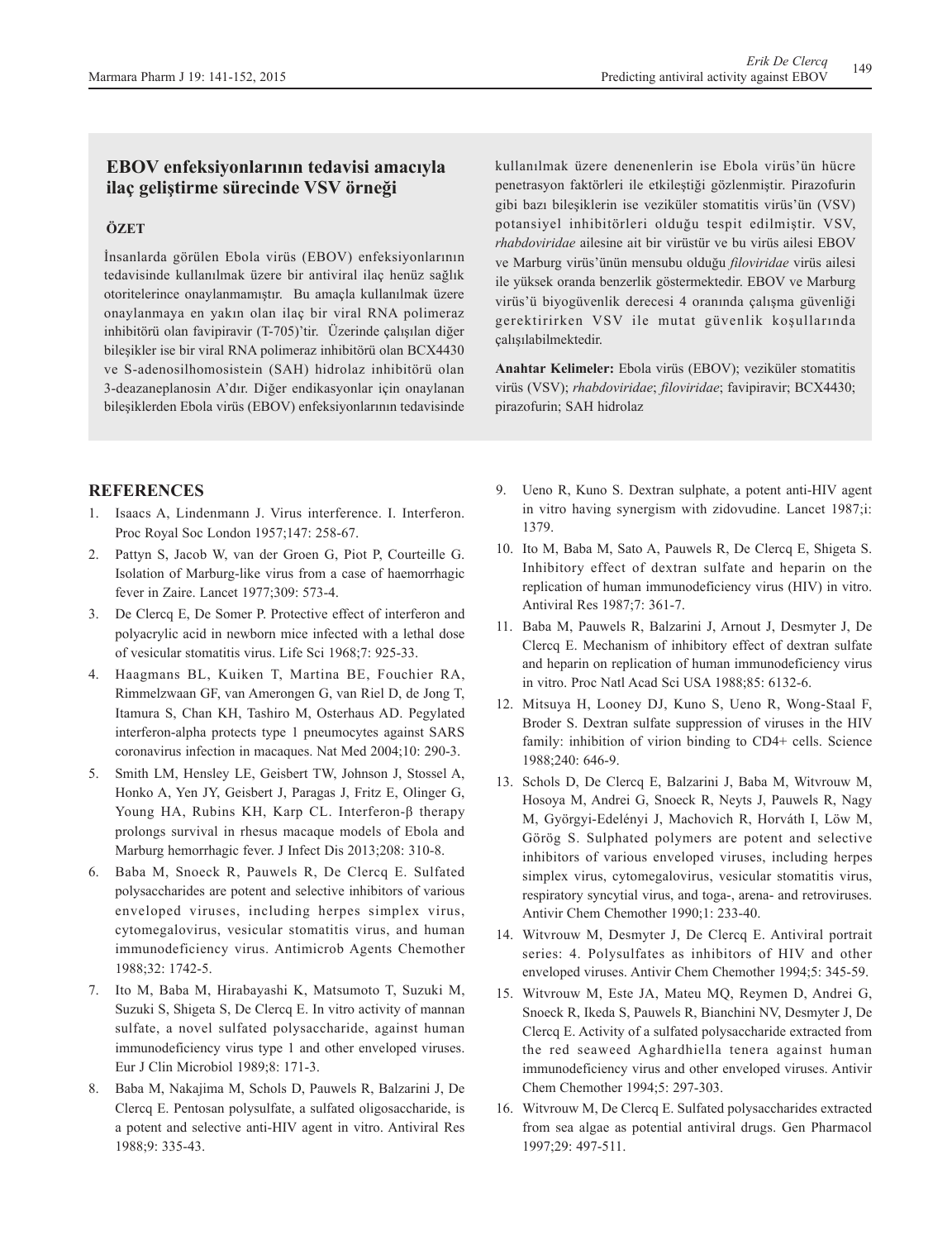- 17. Witvrouw M, Fikkert V, Pluymers W, Matthews B, Mardel K, Schols D, Raff J, Debyser Z, De Clercq E, Holan G, Pannecouque C. Polyanionic (i.e., polysulfonate) dendrimers can inhibit the replication of human immunodeficiency virus by interfering with both virus adsorption and later steps (reverse transcriptase/integrase) in the virus replicative cycle. Mol Pharmacol 2000;58: 1100-8.
- 18. Witkowski JT, Robins RK, Sidwell RW, Simon LN. Design, synthesis, and broad spectrum antiviral activity of 1-β-Dribofuranosyl-1,2,4-triazole-3-carboxamide and related nucleosides. J Med Chem 1972; 15: 1150-4.
- 19. Sidwell RW, Huffman JH, Khare GP, Allen LB, Witkowski JT, Robins RK. Broad-spectrum antiviral activity of Virazole: 1-beta-D-ribofuranosyl-1,2,4-triazole-3-carboxamide. Science 1972;177: 705-6.
- 20. Streeter DG, Witkowski JT, Khare GP, Sidwell RW, Bauer RJ, Robins RK, Simon LN. Mechanism of action of 1-β-Dribofuranosyl-1,2,4-triazole-3-carboxamide (Virazole), a new broad-spectrum antiviral agent. Proc Natl Acad Sci USA 1973;70: 1174-8.
- 21. De Clercq E, Luczak M, Reepmeyer JC, Kirk KL, Cohen LA. Fluoroimidazoles as antiviral agents and inhibitors of polynucleotide biosynthesis. Life Sci 1975;17: 187-94.
- 22. Huggins JW. Prospects for treatment of viral hemorrhagic fevers with ribavirin, a broad-spectrum antiviral drug. Rev Infect Dis 1989;11: S750-61.
- 23. De Clercq E, Cools M, Balzarini J, Snoeck R, Andrei G, Hosoya M, Shigeta S, Ueda T, Minakawa N, Matsuda A. Antiviral activities of 5-ethynyl-1-beta-Dribofuranosylimidazole-4-carboxamide and related compounds. Antimicrob Agents Chemother 1991;35: 679-84.
- 24. Matsuda A, Minakawa N, Sasaki T, Ueda T. The design, synthesis and antileukemic activity of 5-alkynyl-1-beta-Dribofuranosylimidazole-4-carboxamides. Chem Pharm Bull 1988;36: 2730-3.
- 25. Balzarini J, Karlsson A, Wang L, Bohman C, Horská K, Votruba I, Fridland A, Van Aerschot A, Herdewijn P, De Clercq E. EICAR (5-ethynyl-1-beta-Dribofuranosylimidazole-4-carboxamide). A novel potent inhibitor of inosinate dehydrogenase activity and guanylate biosynthesis. J Biol Chem 1993;268: 24591-8.
- 26. De Clercq E, Bernaerts R, Shealy YF, Montgomery JA. Broad-spectrum antiviral activity of carbodine, the carbocyclic analogue of cytidine. Biochem Pharmacol 1990;39: 319-25.
- 27. De Clercq E, Murase J, Marquez VE. Broad-spectrum antiviral and cytocidal activity of cyclopentenylcytosine, a carbocyclic nucleoside targeted at CTP synthetase. Biochem Pharmacol 1991;41: 1821-9.
- 28. Schabel FM Jr. The antiviral activity of 9-β-Darabinofuranosyladenine (Ara-A). Chemotherapy 1968;13: 321-38.
- 29. Adenine Arabinoside: An Antiviral Agent, eds. Pavan-

Langston D, Buchanan RA, Alford CA, Raven Press, NY, 1975, p 425.

- 30. De Clercq E, Descamps J, Krajeswka E, Shugar D. Antiviral activity of O'-methylated derivatives of adenine arabinoside. Biochem Pharmacol 1977;26: 794-7.
- 31. De Clercq E, Descamps J, De Somer P, Holý A. (S)-9-(2,3- Dihydroxypropyl)adenine: an aliphatic nucleoside analog with broad-spectrum antiviral activity. Science 1978;200: 563-5.
- 32. De Clercq E, Montgomery JA. Broad-spectrum antiviral activity of the carbocyclic analog of 3-deazaadenosine. Antiviral Res 1983;3: 17-24.
- 33. De Clercq E, Cools M. Antiviral potency of adenosine analogues: correlation with inhibition of S-adenosylhomocysteine hydrolase. Biochem Biophys Res Commun 1985;129: 306-11.
- 34. De Clercq E, Bergstrom DE, Holý A, Montgomery JA. Broad-spectrum antiviral activity of adenosine analogues. Antiviral Res 1984;4: 119-33.
- 35. Bergstrom DE, Brattesani AJ, Ogawa MK, Reddy PA, Schweickert MJ, Balzarini J, De Clercq E. Antiviral activity of C-5 substituted tubercidin analogues. J Med Chem 1984;27: 285-92.
- 36. Giziewicz J, De Clercq E, Luczak M, Shugar D. Antiviral and antimetabolic activities of formycin and its N1-, N2-, 2'-Oand 3'-O-methylated derivatives. Biochem Pharmacol 1975;24: 1813-7.
- 37. De Clercq E, Balzarini J, Madej D, Hansske F, Robins MJ. Nucleic acid related compounds. 51. Synthesis and biological properties of sugar-modified analogues of the nucleoside antibiotics tubercidin, toyocamycin, sangivamycin, and formycin. J Med Chem 1987;30: 481-6.
- 38. De Clercq E. Antiviral and antimetabolic activities of neplanocins. Antimicrob Agents Chemother 1985;28: 84-9.
- 39. De Clercq E, Cools M, Balzarini, J, Marquez VE, Borcherding DR, Borchardt RT, Drach JC, Kitaoka S, Konno T. Broadspectrum antiviral activities of neplanocin A, 3-deazaneplanocin A, and their 5'-nor derivatives. Antimicrob Agents Chemother 1989;33: 1291-7.
- 40. Cools M, De Clercq E. Correlation between the antiviral activity of acyclic and carbocyclic adenosine analogues in murine L929 cells and their inhibitory effect on L929 cells S-adenosylhomocysteine hydrolase. Biochem Pharmacol 1989;38: 1061-7.
- 41. De Clercq E. S-adenosylhomocysteine hydrolase inhibitors as broad-spectrum antiviral agents. Biochem Pharmacol 1987;36: 2567-75.
- 42. Bray M, Driscoll J, Huggins JW. Treatment of lethal Ebola virus infection in mice with a single dose of an S-adenosyl-Lhomocysteine hydrolase inhibitor. Antiviral Res 2000;45: 135-47.
- 43. Bray M, Raymond JL, Geisbert T, Baker RO. 3-Deazaneplanocin A induces massively increased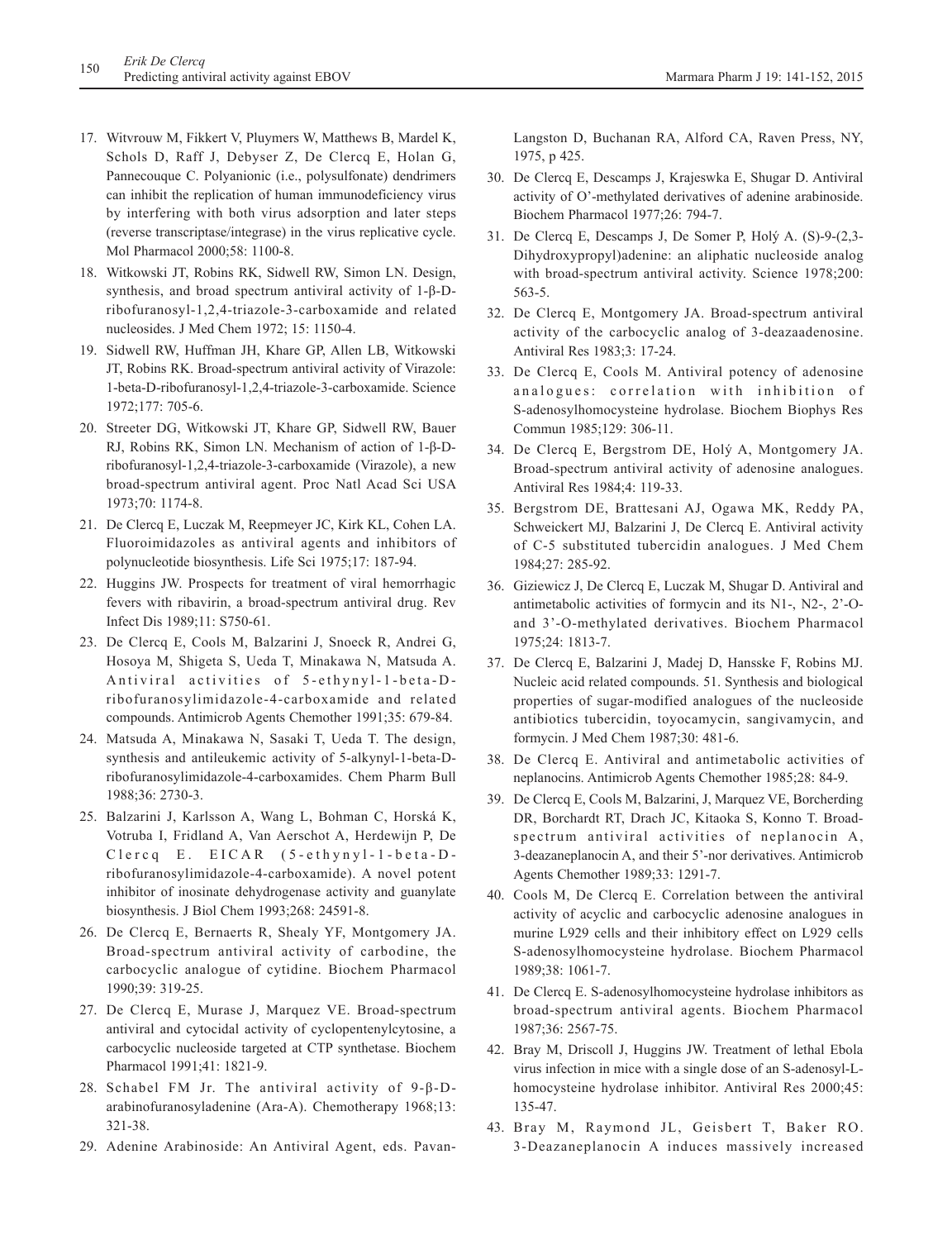interferon-α production in Ebola virus-infected mice. Antiviral Res 2002;55: 151-9.

- 44. Patil SD, Schneller SW, Hosoya M, Snoeck R, Andrei G, Balzarini J, De Clercq,, E. Synthesis and antiviral properties of  $(\pm)$ -5'-noraristeromycin and related purine carbocyclic nucleosides. A new lead for anti-human cytomegalovirus agent design. J Med Chem 1992;35: 3372-7.
- 45. Siddiqi SM, Chen X, Schneller SW, Ikeda S, Snoeck R, Andrei G, Balzarini J, De Clercq E. Antiviral enantiomeric preference for 5'-noraristeromycin. J Med Chem 1994;37: 551-4.
- 46. Siddiqi SM, Chen X, Rao J, Schneller SW, Ikeda S, Snoeck R, Andrei G, Balzarini J, De Clercq, E. 3-deaza- and 7-deaza-5'-noraristeromycin and their antiviral properties. J Med Chem 1995;38: 1035-8.
- 47. Shuto S, Obara T, Toriya M, Hosoya M, Snoeck R, Andrei G, Balzarini J, De Clercq E. New neplanocin analogues. 1. Synthesis of 6'-modified neplanocin A derivatives as broadspectrum antiviral agents. J Med Chem 1992;35: 324-31.
- 48. Shuto S, Obara T, Saito Y, Yamashita K, Tanaka M, Sasaki T, Andrei G, Snoeck R, Neyts J, Padalko E, Balzarini J, De Clercq E, Matsuda A. New neplanocin analogues. VIII. Synthesis and biological activity of 6'-C-ethyl, -ethenyl, and -ethynyl derivatives of neplanocin A. Chem Pharm Bull 1997;45: 1163-8.
- 49. Cools M, Balzarini J, De Clercq, E. Mechanism of antiviral and cytotoxic action of  $(\pm)$ -6' beta-fluoroaristeromycin, a potent inhibitor of S-adenosylhomocysteine hydrolase. Mol Pharmacol 1991;39: 718-24.
- 50. Siddiqi SM, Chen X, Schneller SW, Ikeda S, Snoeck R, Andrei G, Balzarini J, De Clercq E. An epimer of 5'-norartisteromycin and its antiviral properties. J Med Chem 1994;37: 1382-4.
- 51. De Clercq E. John Montgomery's legacy: carbocyclic adenosine analogues as SAH hydrolase inhibitors with broadspectrum antiviral activity. Nucleosides Nucleotides Nucleic Acids 2005;24: 1395-1415.
- 52. De Clercq E. A cutting-edge view on the current state of antiviral drug development. Med Res Rev 2013;33: 1249-77.
- 53. De Clercq E. Dancing with chemical formulae of antivirals: A panoramic view (Part 2). Biochem Pharmacol 2013;86: 1397- 1410.
- 54. Smither SJ, Eastaugh LS, Steward, JA, Nelson M, Lenk RP, Lever MS. Post-exposure efficacy of oral T-705 (favipiravir) against inhalational Ebola virus infection in a mouse model. Antiviral Res 2014;104: 153-5.
- 55. Oestereich L, Lüdtke A, Wurr S, Rieger T, Munoz-Fontela C, Günther S. Successful treatment of advanced Ebola virus infection with T-705 (favipiravir) in a small animal model. Antiviral Res 2014;105: 17-21.
- 56. Warren TK, Wells J, Panchal RG, Stuthman KS, Garza NL, Van Tongeren SA, Dong L, Retterer CJ, Eaton BP, Pegoraro G, Honnold S, Bantia S, Kotian P, Chen X, Taubenheim BR,

Welch LS, Minning DM, Babu YS, Sheridan WP, Bavari S. Protection against filovirus diseases by a novel broadspectrum nucleoside analogue BCX4430. Nature 2014;508: 402-5.

- 57. Julander JG, Bantia S, Taubenheim BR, Minning DM, Kotian P, Morrey JD, Smee DF, Sheridan WP, Babu YS. BCX4430, a novel nucleoside analog, effectively treats yellow fever in a hamster model. Antimicrob Agents Chemother 2014;58: 6607-14.
- 58. Descamps J, De Clercq E. Broad-spectrum antiviral activity of pyrazofurin (pyrazomycin). Curr Chemother 1978; 354-7.
- 59. Shannon WM. Selective inhibition of RNA tumor virus replication in vitro and evaluation of candidate antiviral agents in vivo. Ann NY Acad Sci 1977;284: 472-507.
- 60. Gutowski GE, Sweeney MJ, DeLong DC, Hamill RL, Gerzon K. Biochemistry and biological effects of the pyrazofurins (pyrazomycins): initial clinical trial. Ann NY Acad Sci 1975;255: 544-51.
- 61. Sweeney MJ, Davis FA, Gutowski GE, Hamill RL, Hoffman DH, Poore GA. Experimental antitumor activity of pyrazomycin. Cancer Res 1973;33: 2619-23.
- 62. Barton C, Kouokam JC, Lasnik AB, Foreman O, Cambon A, Brock G, Montefiori DC, Vojdani F, McCormick AA, O'Keefe BR, Palmer KE. Activity of and effect of subcutaneous treatment with the broad-spectrum antiviral lectin griffithsin in two laboratory rodent models. Antimicrob Agents Chemother 2014;58: 120-7.
- 63. Balzarini J, Van Laethem K, Hatse S, Vermeire K, De Clercq E, Peumans W, Van Damme E, Vandamme AM, Bölmstedt A, Schols D. Profile of resistance of human immunodeficiency virus to mannose-specific plant lectins. J Virol 2004;78: 10617-27.
- 64. Dwek RA, Butters TD, Platt FM, Zitzmann N. Targeting glycosylation as a therapeutic approach. Nat Rev Drug Discov 2002;1: 65-75.
- 65. Chang J, Warren TK, Zhao X, Gill T, Guo F, Wang L, Comunale MA, Du Y, Alonzi DS, Yu W, Ye H, Liu F, Guo JT, Mehta A, Cuconati A, Butters TD, Bavari S, Xu X, Block TM. Small molecule inhibitors of ER α-glucosidases are active against multiple hemorrhagic fever viruses. Antiviral Res 2013;98: 432-40.
- 66. Carette JE, Raaben M, Wong AC, Herbert AS, Obernosterer G, Mulherkar N, Kuehne AI, Kranzusch PJ, Griffin AM, Ruthel G, Dal Cin P, Dye JM, Whelan SP, Chandran K, Brummelkamp TR. Ebola virus entry requires the cholesterol transporter Niemann-Pick C1. Nature 2011;477: 340-3.
- 67. Côté M, Misasi J, Ren T, Bruchez A, Lee K, Filone CM, Hensley L, Li Q, Ory D, Chandran K, Cunningham J. Small molecule inhibitors reveal Niemann-Pick C1 is essential for Ebola virus infection. Nature 2011;477: 344-8.
- 68. Wolf MC, Freiberg AN, Zhang T, Akyol-Ataman Z, Grock A, Hong PW, Li J, Watson NF, Fang AQ, Aguilar HC, Porotto M, Honko AN, Damoiseaux R, Miller JP, Woodson SE,